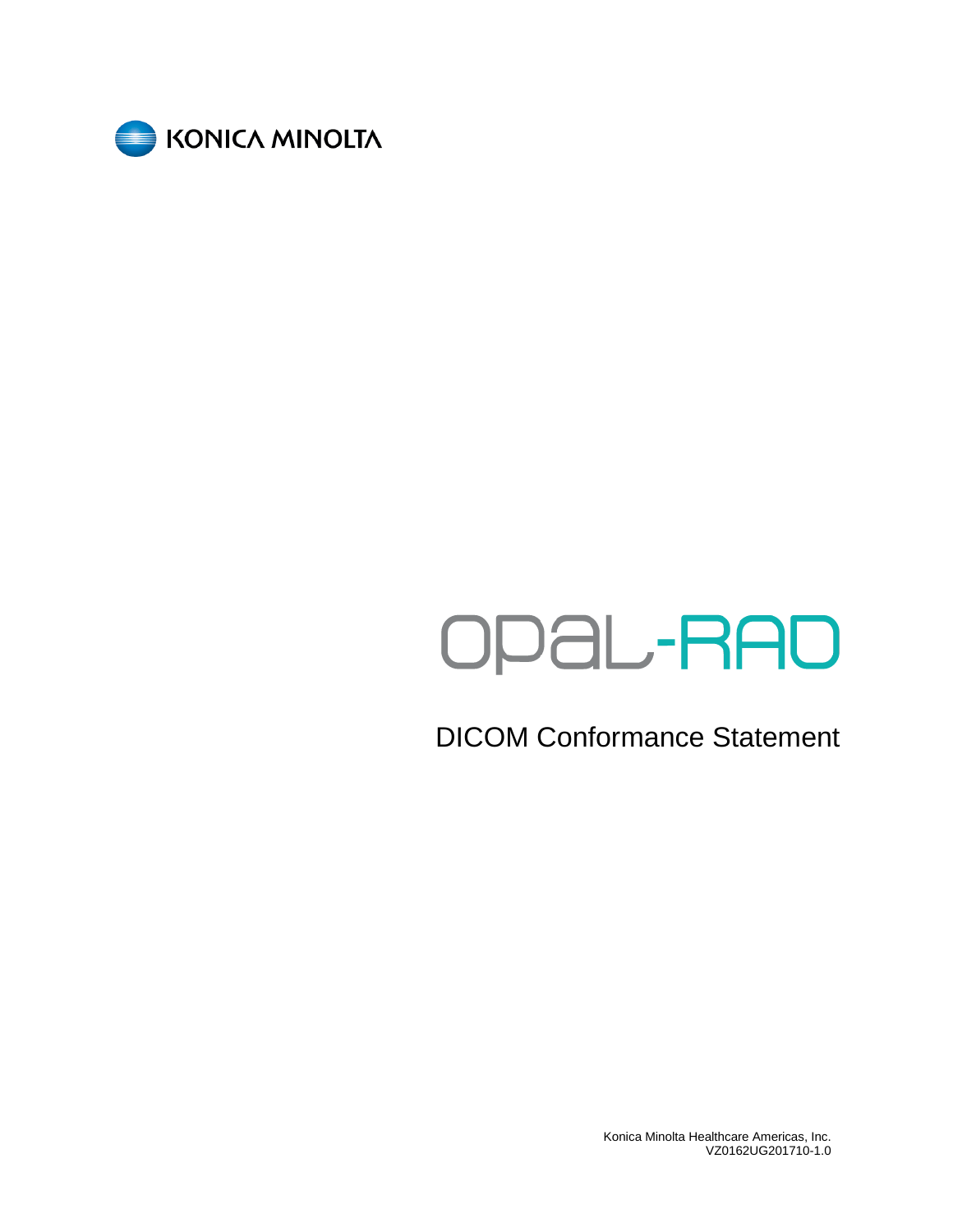# Contents

| 1.0 |       |                                                                             |  |
|-----|-------|-----------------------------------------------------------------------------|--|
| 2.0 |       |                                                                             |  |
| 2.1 |       |                                                                             |  |
| 2.2 |       |                                                                             |  |
| 2.3 |       |                                                                             |  |
|     | 2.3.1 |                                                                             |  |
|     | 2.3.2 |                                                                             |  |
|     | 2.3.3 |                                                                             |  |
|     | 2.3.4 |                                                                             |  |
| 3.0 |       |                                                                             |  |
| 3.1 |       |                                                                             |  |
|     | 3.1.1 |                                                                             |  |
|     | 3.1.2 |                                                                             |  |
|     | 3.1.3 |                                                                             |  |
|     | 3.1.4 |                                                                             |  |
| 3.2 |       |                                                                             |  |
|     | 3.2.1 |                                                                             |  |
|     | 3.2.2 |                                                                             |  |
| 3.3 |       |                                                                             |  |
|     | 3.3.1 |                                                                             |  |
|     | 3.3.2 |                                                                             |  |
| 3.4 |       | Application Entity specifications for OPAL-RAD Professional Workstation  11 |  |
|     | 3.4.1 |                                                                             |  |
|     | 3.4.2 |                                                                             |  |
|     | 3.4.3 |                                                                             |  |
|     | 3.4.4 |                                                                             |  |
| 3.5 |       |                                                                             |  |
|     | 3.5.1 |                                                                             |  |
|     | 3.5.2 |                                                                             |  |
|     | 3.5.3 |                                                                             |  |
|     | 3.5.4 |                                                                             |  |
|     | 3.5.5 |                                                                             |  |
|     | 3.5.6 |                                                                             |  |
| 4.0 |       |                                                                             |  |
| 4.1 |       |                                                                             |  |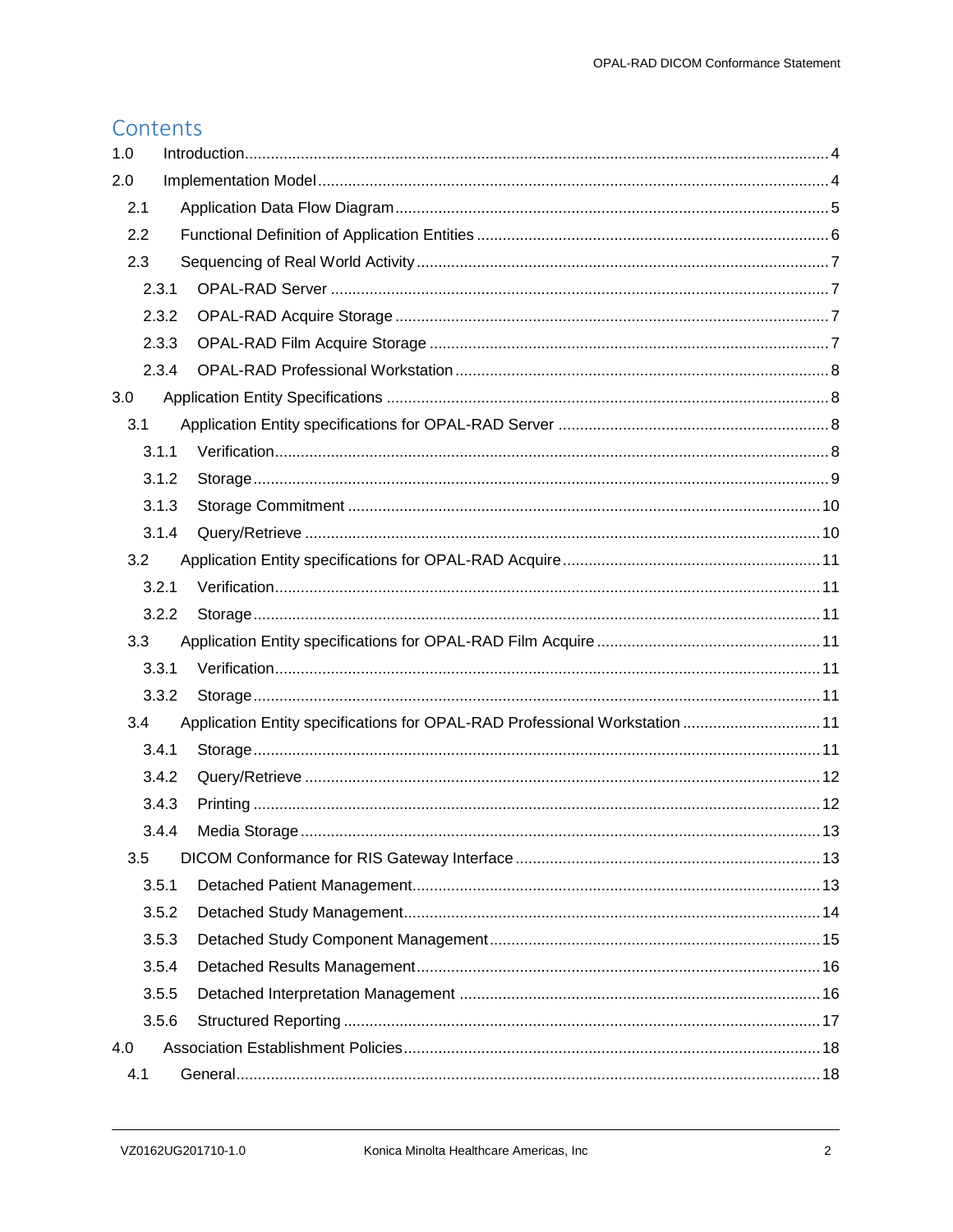| 4.2 |       |  |
|-----|-------|--|
| 4.3 |       |  |
| 4.4 |       |  |
| 4.5 |       |  |
| 4.6 |       |  |
| 4.7 |       |  |
| 5.0 |       |  |
| 5.1 |       |  |
|     | 5.1.1 |  |
|     | 5.1.2 |  |
|     | 5.1.3 |  |
| 6.0 |       |  |
| 7.0 |       |  |
| 7.1 |       |  |
| 8.0 |       |  |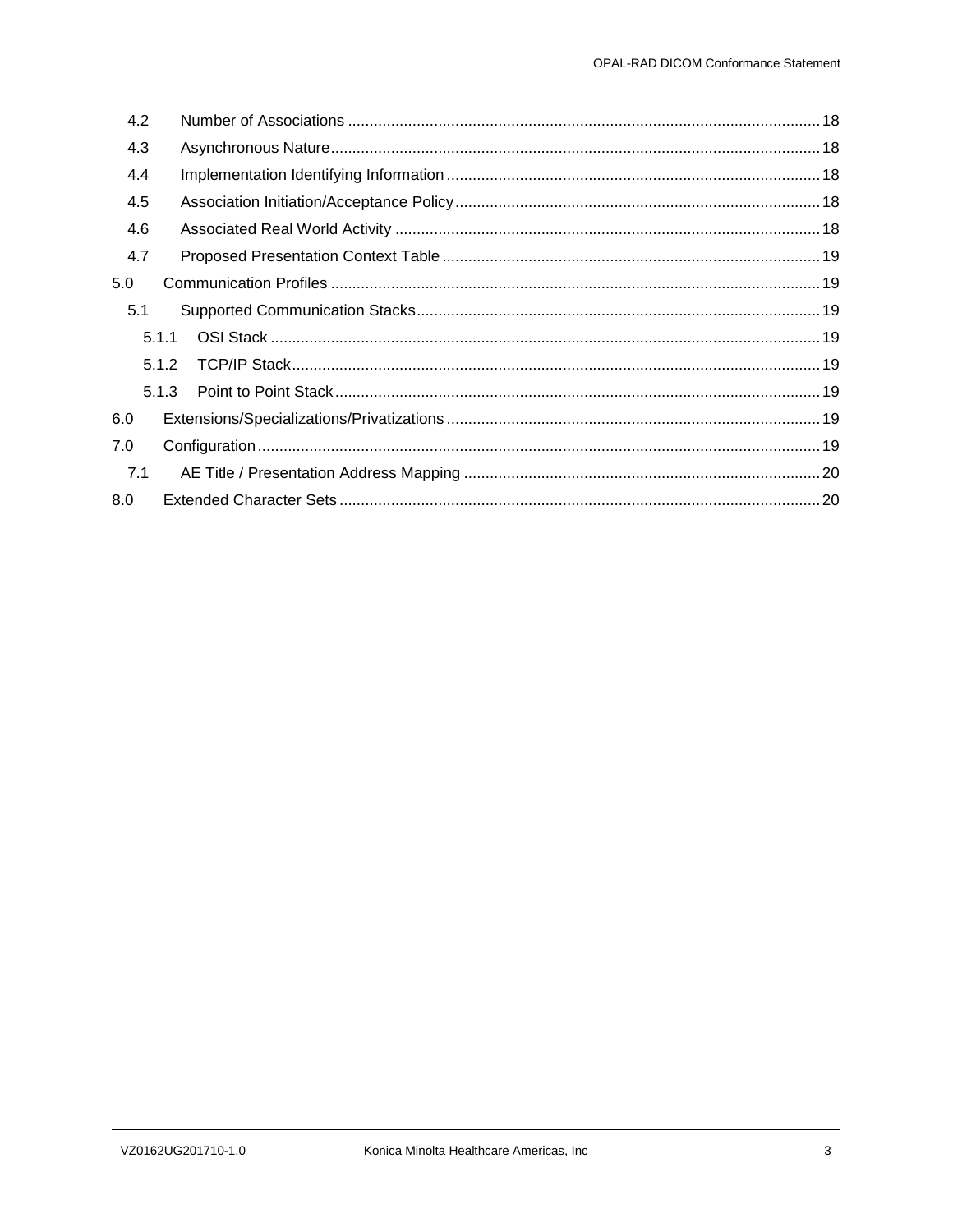#### <span id="page-3-0"></span>1.0 INTRODUCTION

This document provides DICOM conformance information for the OPAL-RAD Telemedicine PACS produced by Konica Minolta Healthcare Americas, Inc., and assumes the reader is familiar with the components and terminology intrinsic to DICOM 3.0 protocol. The Service Classes and Information Objects supported by OPAL-RAD are described here in full detail, in accordance with Part 2 of the DICOM standard. OPAL-RAD uses DICOM services to import, transfer and store DICOM images for analysis and processing.

#### <span id="page-3-1"></span>2.0 IMPLEMENTATION MODEL

OPAL-RAD exchanges data between the Service Class User (SCU) and Service Class Provider (SCP) over any TCP/IP network. OPAL-RAD Server (SCP) can communicate with three SCU components - OPAL-RAD Professional Workstation, OPAL-RAD Film Acquire and OPAL-RAD Acquire.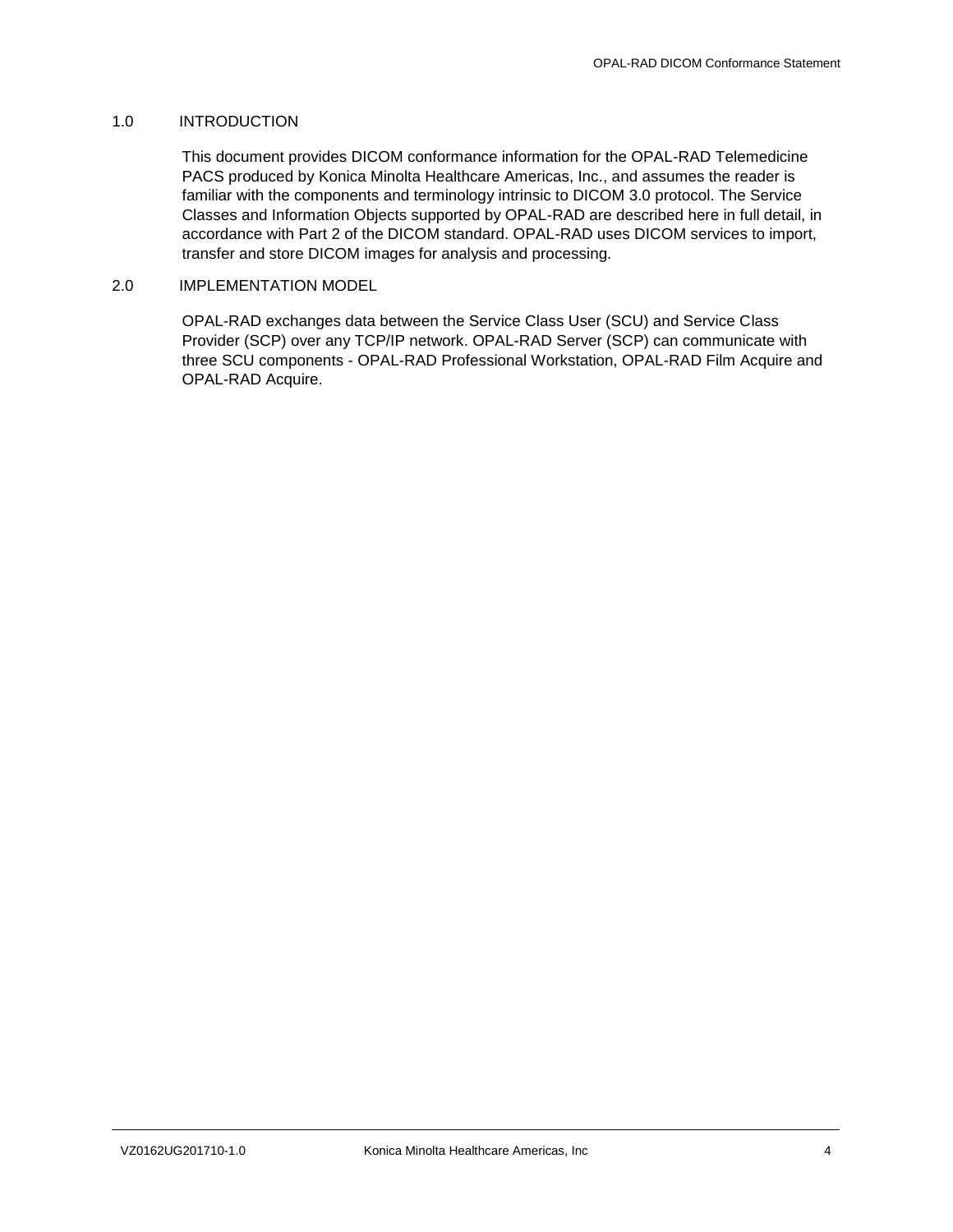#### <span id="page-4-0"></span>2.1 Application Data Flow Diagram

Application data flow revolves around one SCP and three SCU components in OPAL-RAD. The data flow diagram for a fully implemented OPAL-RAD PACS is shown in Figure 1. A functional OPAL-RAD system must include the Server (SCP) component and at least one SCU component (Professional Workstation, Film Acquire or Acquire). Interactions between components and outside sources are described. Only DICOM functioning is listed inside each OPAL-RAD component process. The OPAL-RAD Professional Workstation is implemented with two separate processes – ePatient and Diagnostic Viewer. Professional Workstation can initiate and receive query/retrieve associations, while Server can only receive them.



*Figure 1 Application Data Flow Diagram*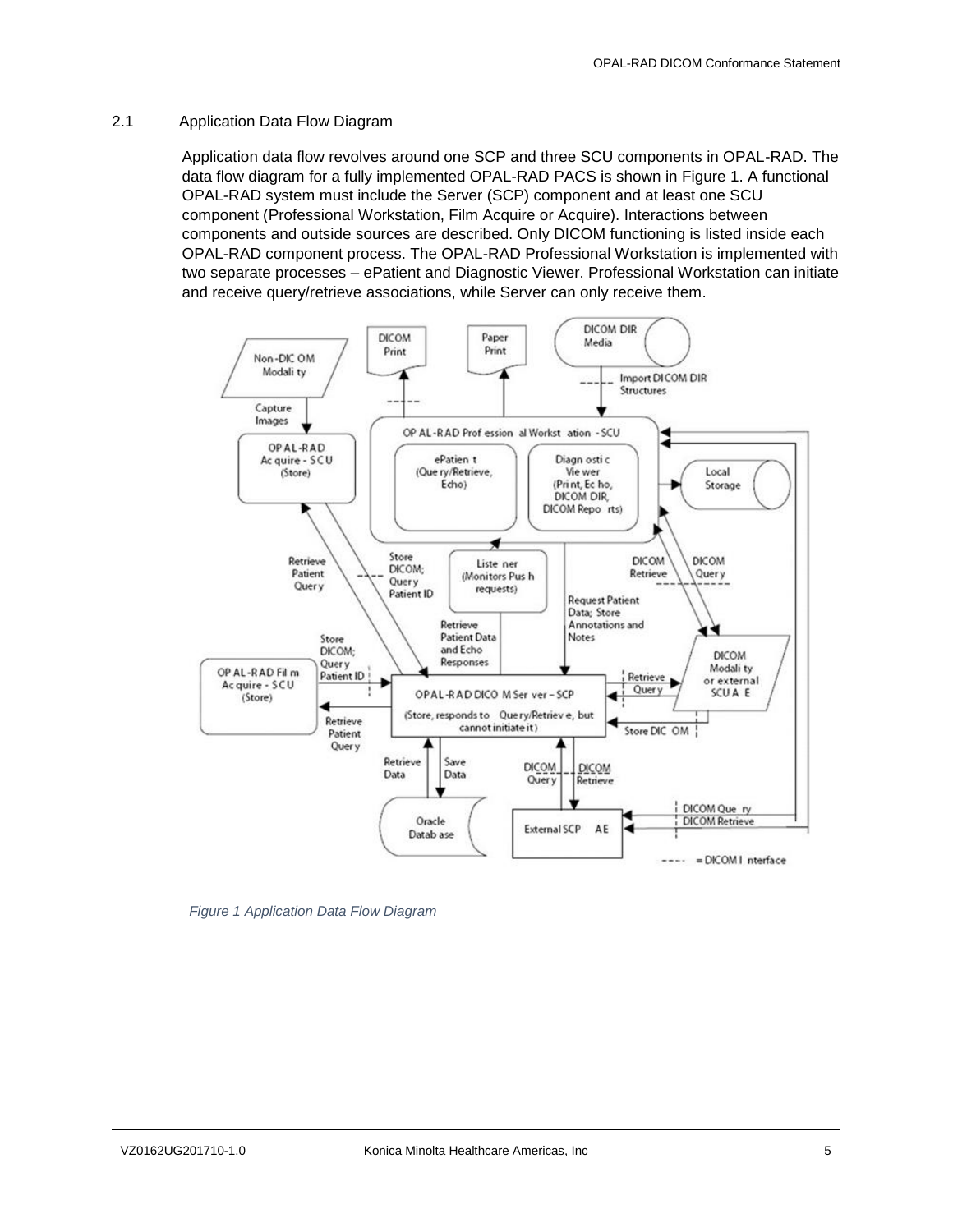#### <span id="page-5-0"></span>2.2 Functional Definition of Application Entities

 OPAL-RAD Server (SCP) is executed when the machine is powered on. It waits for an association request from a remote SCU client and initiates associations in the following ways.

#### Query

Waits for a C-FIND-RQ from a remote AE. The Server will send a C-FIND-RSP message with the matching information (or none if the query is unsuccessful). The remote AE can cancel the query by sending a C- CANCEL-FIND-RQ message to OPAL-RAD Server.

#### Retrieve

Waits for a C-MOVE-RQ or C-GET-RQ from remote AE. The Server responds to the requesting AE using either C-MOVE-RSP or C-GET-RSP (respective to the request) and sends the requested information on a separate association.

#### **Verification**

Waits for an association from remote AE to perform echo tests. If C-ECHO-RQ is received, a C-ECHO-RSP is send back with the status message "success."

#### Storage

A DICOM storage commitment is initiated if Server receives a C-STORE-RQ from OPAL-RAD Acquire, Film Acquire, or attached DICOM compliant modality. If the request is accepted, a patient study and series is stored in an Oracle database and a C-STORE-RSP is sent to the perspective AE.

OPAL-RAD Acquire (SCU) is executed at the discretion of the user.

#### Storage

Acquire initiates association with OPAL-RAD Server and sends a storage request (C-STORE – RQ) to save a DICOM study and series. If the association is made and request is accepted, the data is transferred to the Server for storage.

OPAL-RAD Film Acquire (SCU) is executed at the discretion of the user.

#### Storage

Film Acquire initiates association with OPAL-RAD Server and sends a storage request (C-STORE-RQ) to save a DICOM study and series. If the association is made and request is accepted, the data is transferred to the Server for storage.

OPAL–RAD Professional Workstation (SCU) is executed at the discretion of the user.

#### Query

Workstation initiates an association with a remote AE to query images on a remote SCP or SCU. An initial Patient-Level query is sent with a C-FIND-RQ operation to obtain a patient list based on a set of search criteria. Afterward, the Workstation can initiate a subsequent Study-Level C-FIND-RQ query for that particular patient. After performing a Study-Level query, the Workstation can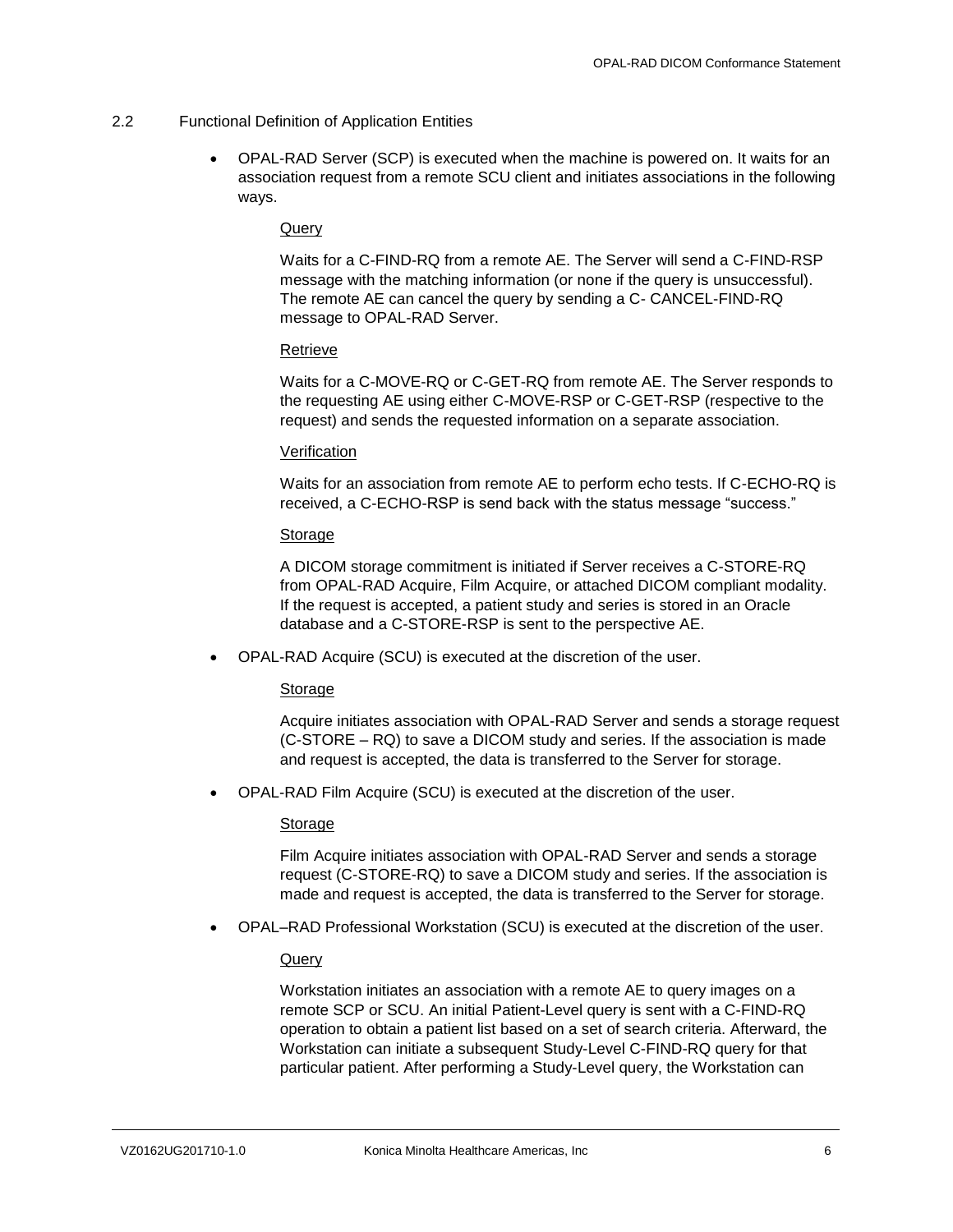initiate a Series-Level query for that particular patient and study (issuing another C-FIND-RQ). Professional Workstation can cancel a query by sending a C-CANCEL- FIND-RQ message to the remote AE.

#### Print

Initiates association with DICOM compliant print devices. If association is accepted, Professional Workstation sends a DICOM Print request (C-PRINT - RQ) and respective data to the device.

#### Verification

Initiates an association with a remote AE for performing an Echo request. When a successful association is made, it sends a C-ECHO-RQ on the same association. If a remote AE makes a successful association with Workstation and a C-ECHO-RQ is received, the Workstation sends a C-ECHO-RSP to the remote AE along with the message "success."

#### Retrieve

Initiates an association with two remote AEs (Source and Destination). After a successful Query to the Source AE node, a C-MOVE-RQ is sent to the source AE, supplying the destination AE Title. The Source AE then replies with a C-MOVE-RSP, transferring the requested information from the Source AE to the Destination AE.

#### Media Storage

Can initiate extraction of DICOM information from a DICOM DIR structure on any local or removable media that is connected to the Workstation.

#### <span id="page-6-0"></span>2.3 Sequencing of Real World Activity

There are several real world activities that initiate DICOM associations with OPAL-RAD Server (SCP) or other AEs. The number of DICOM associations held between OPAL-RAD Server and remote AEs is only limited by the system's resources. Real world activities include:

#### <span id="page-6-1"></span>2.3.1 OPAL-RAD Server

No real world actions are triggered directly from OPAL-RAD Server or OPAL-RAD Server's interface. Real world actions are initiated only through OPAL-RAD Professional Workstation, Acquire, Film Acquire, a DICOM compliant modality, or another remote.

#### <span id="page-6-2"></span>2.3.2 OPAL-RAD Acquire Storage

An association is initiated with OPAL-RAD Server (SCP) when the user presses "Save" from the Acquire main interface. A DICOM study is then created and sent to the SCP, which stores the DICOM in a database.

# <span id="page-6-3"></span>2.3.3 OPAL-RAD Film Acquire Storage

An association is initiated with OPAL-RAD Server (SCP) when the user presses "Save" from the Film Acquire main interface. A DICOM study is then created and sent to the SCP, which stores the DICOM in a database.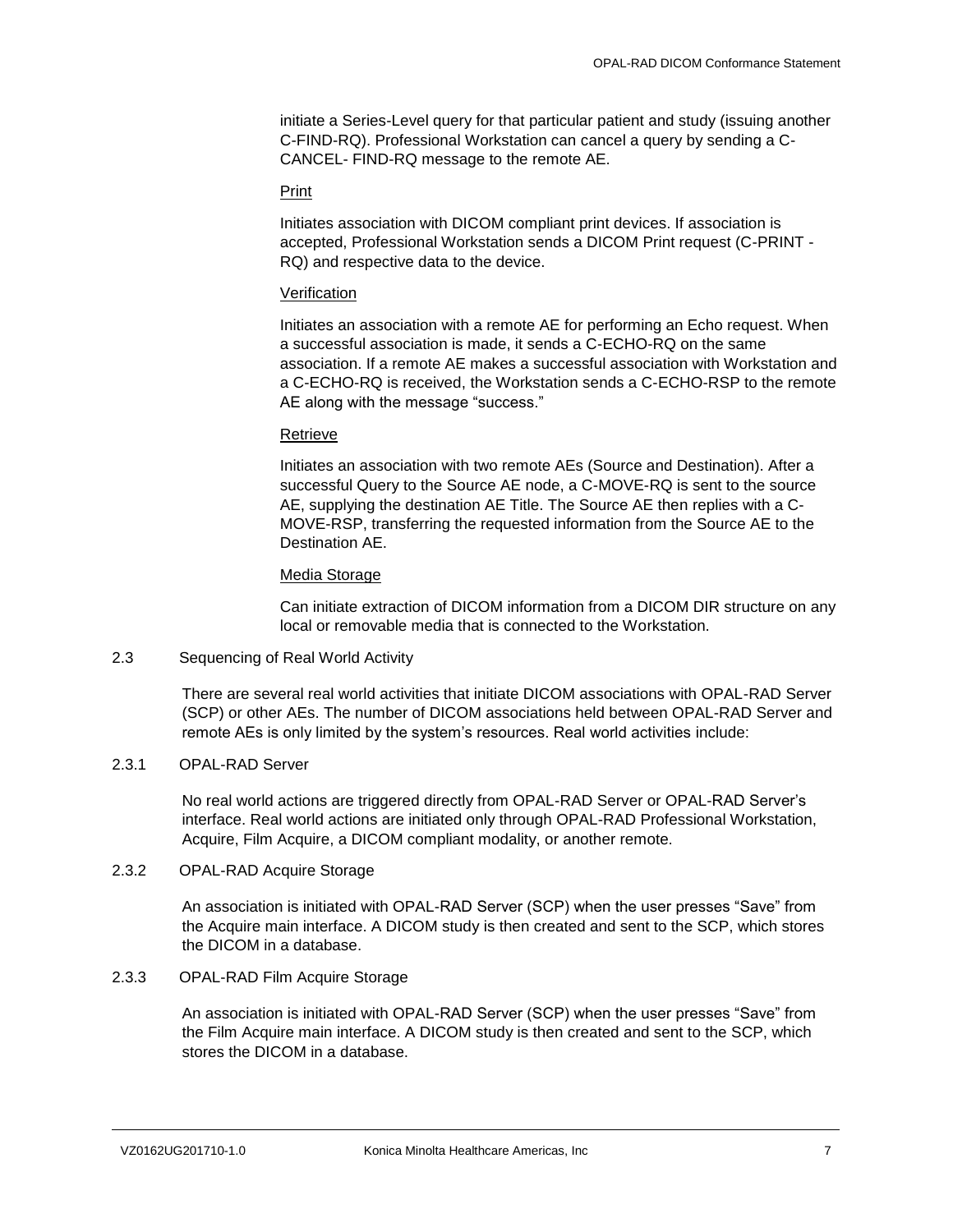### <span id="page-7-0"></span>2.3.4 OPAL-RAD Professional Workstation

Viewer initiates associations from several real world activities.

#### Query

When the user clicks "Update Patients" in the Workstation's DICOM Console screen, a DICOM association is created with the respective SCP or SCU. An association is also created when the user presses "Update Studies" or "Update Series" for each respective list in the DICOM Console Screen.

#### Retrieve

When the user has loaded a Source and Destination AE node in the DICOM Console screen, a move operation can be conducted by pressing the "Move" button. The user must perform a "Query" operation with the Source AE prior to this. If the request is successful, the selected series, study or patient is copied and transferred from the source AE to the destination AE.

#### Print

An association is made with any DICOM compliant printer when the user selects "DICOM Print" from the Print menu option in the Diagnostic Viewer screen.

#### Echo

If the user clicks on "Echo Src" (meaning Echo Source) or "Echo Dest" (meaning Echo Destination) from the DICOM Console screen, a "Verification" association is made with the respective AE node. The user can also initiate an association from selecting "Echo" from the "Print" menu option in the Diagnostic Viewer screen. The user must enter an Application Entity and press the button labeled "Echo" to make the association.

#### Media Storage

Professional Workstation can extract information from a DICOMDIR structure by clicking on the "Import DICOM DIR" button located on the standard toolbar in the Diagnostic Viewer Screen. This can also be initiated by selecting "Import DICOMDIR" from the "File" menu option. The user is then prompted to enter a drive/storage location or "browse" local and removable directories for the desired structure.

# <span id="page-7-1"></span>3.0 APPLICATION ENTITY SPECIFICATIONS

#### <span id="page-7-2"></span>3.1 Application Entity specifications for OPAL-RAD Server

OPAL-RAD Server supports the following Application Entities in the SCP role.

#### <span id="page-7-3"></span>3.1.1 Verification

| <b>SOP Class Name</b> | <b>SOP Class UID</b> |
|-----------------------|----------------------|
| Verification          | 1.2.840.10008.1.1    |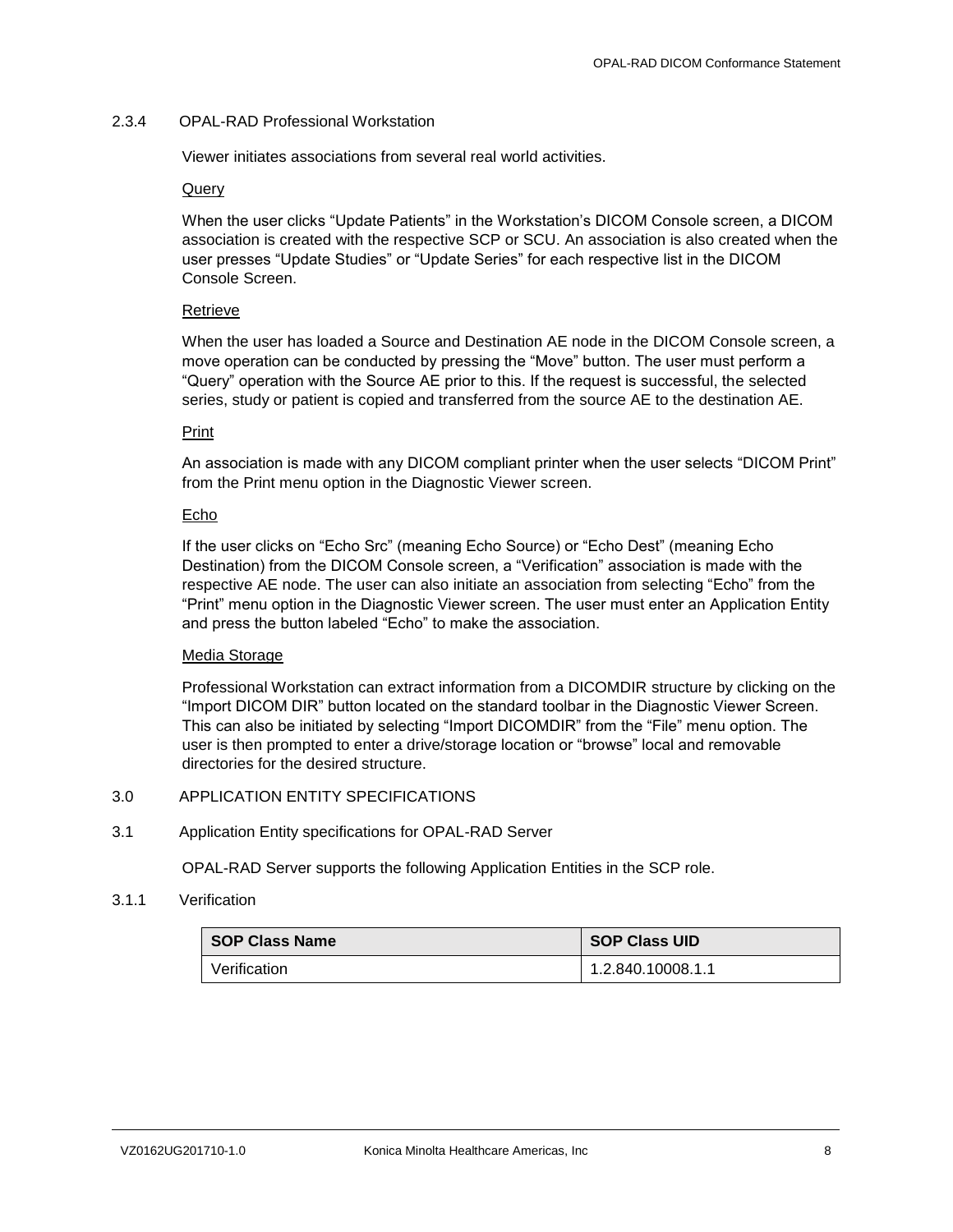# <span id="page-8-0"></span>3.1.2 Storage

| <b>SOP Class Name</b>                     | <b>SOP Class UID</b>          |
|-------------------------------------------|-------------------------------|
| CR Image Storage                          | 1.2.840.10008.5.1.4.1.1.1     |
| Digi X-ray Pres Image Storage             | 1.2.840.10008.5.1.4.1.1.1.1   |
| Digi X-ray Proc Image Storage             | 1.2.840.10008.5.1.4.1.1.1.1.1 |
| Digi Mammo Pres Image Storage             | 1.2.840.10008.5.1.4.1.1.1.2   |
| Digi Mammo Proc Image Storage             | 1.2.840.10008.5.1.4.1.1.1.2.1 |
| Digi Intra Oral Pres Image Storage        | 1.2.840.10008.5.1.4.1.1.1.3   |
| Digi Intra Oral Proc Image Storage        | 1.2.840.10008.5.1.4.1.1.1.3.1 |
| CT Image Storage                          | 1.2.840.10008.5.1.4.1.1.2     |
| US Multi Image Storage (Ret)              | 1.2.840.10008.5.1.4.1.1.3     |
| MR Image Storage                          | 1.2.840.10008.5.1.4.1.1.4     |
| NM Image Storage (Ret)                    | 1.2.840.10008.5.1.4.1.1.5     |
| US Image Storage (Ret)                    | 1.2.840.10008.5.1.4.1.1.6     |
| NM Image Storage                          | 1.2.840.10008.5.1.4.1.1.20    |
| <b>US Image Storage</b>                   | 1.2.840.10008.5.1.4.1.1.6.1   |
| US Multi Image Storage                    | 1.2.840.10008.5.1.4.1.1.3.1   |
| SC Image Storage                          | 1.2.840.10008.5.1.4.1.1.7     |
| RT Image Storage                          | 1.2.840.10008.5.1.4.1.1.481.1 |
| RT Dose Storage                           | 1.2.840.10008.5.1.4.1.1.481.2 |
| RT Structure Set Storage                  | 1.2.840.10008.5.1.4.1.1.481.3 |
| <b>RT Treatment Record Storage</b>        | 1.2.840.10008.5.1.4.1.1.481.4 |
| RT Plan Storage                           | 1.2.840.10008.5.1.4.1.1.481.5 |
| X-Ray Angiographic Image Storage          | 1.2.840.10008.5.1.4.1.1.12.1  |
| X-Ray Radiofluoroscopic Image Storage     | 1.2.840.10008.5.1.4.1.1.12.2  |
| X-Ray Angiographic Bi-Plane Image Storage | 1.2.840.10008.5.1.4.1.1.12.3  |
| Standalone Overlay Storage                | 1.2.840.10008.5.1.4.1.1.8     |
| Standalone Curve Storage                  | 1.2.840.10008.5.1.4.1.1.9     |
| Waveform WV Modality Storage              | 1.2.840.10008.5.1.4.1.1.9.1   |
| <b>Waveform ECG Modality Storage</b>      | 1.2.840.10008.5.1.4.1.1.9.1.1 |
| Waveform AU Modality Storage              | 1.2.840.10008.5.1.4.1.1.9.1.2 |
| Waveform Hemodynamic Storage              | 1.2.840.10008.5.1.4.1.1.9.2.1 |
| <b>Standalone Modality LUT Storage</b>    | 1.2.840.10008.5.1.4.1.1.10    |
| Standalone VOI LUT Storage                | 1.2.840.10008.5.1.4.1.1.11    |
| Gray Softcopy Pres State Storage          | 1.2.840.10008.5.1.4.1.1.11.1  |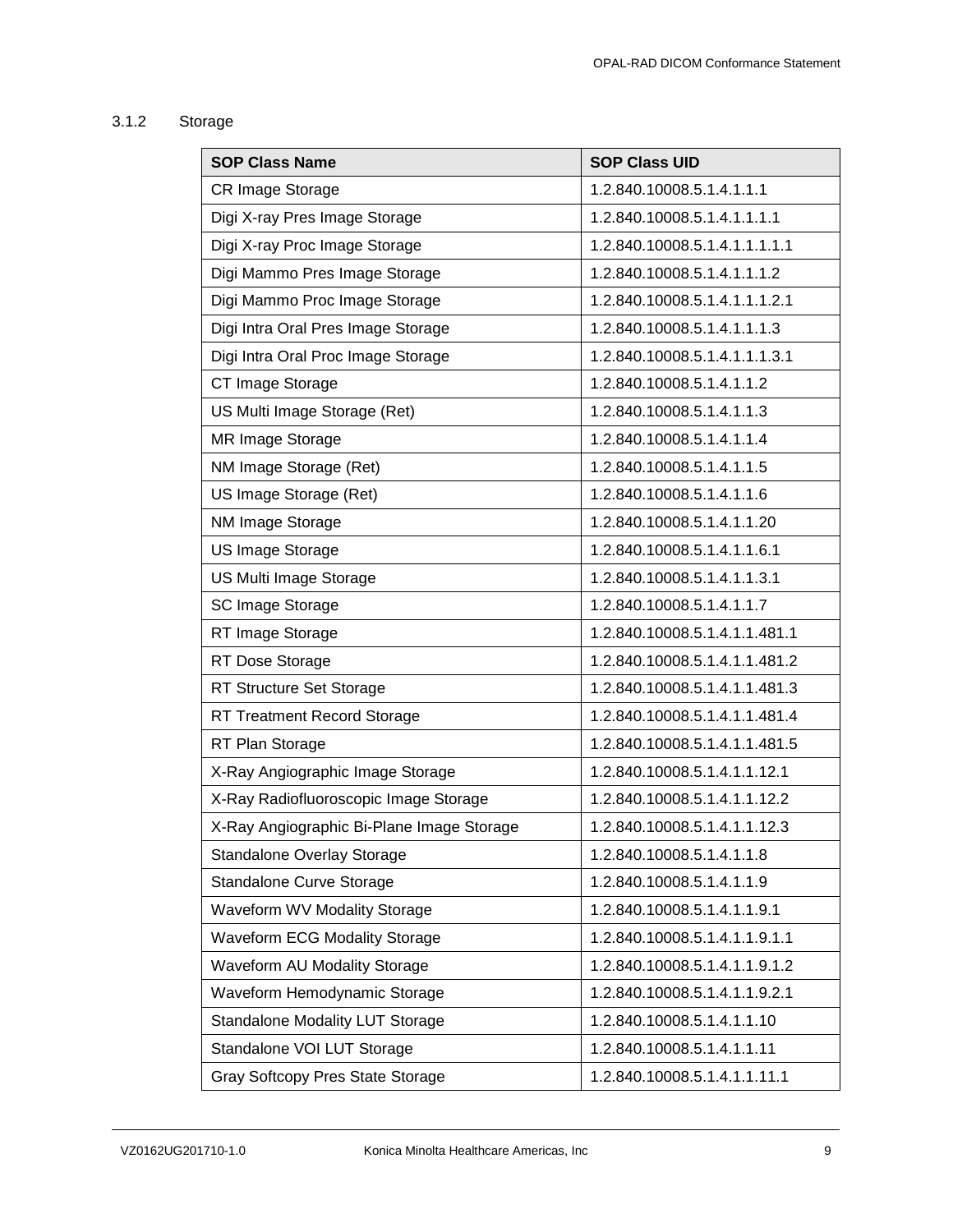| VL Endoscopic Image Storage        | 1.2.840.10008.5.1.4.1.1.77.1.1 |
|------------------------------------|--------------------------------|
| VL Microscopic Image Storage       | 1.2.840.10008.5.1.4.1.1.77.1.2 |
| VL Slide Microscopic Image Storage | 1.2.840.10008.5.1.4.1.1.77.1.3 |
| VL Photographic Image Storage      | 1.2.840.10008.5.1.4.1.1.77.1.4 |
| <b>SR Basic Text</b>               | 1.2.840.10008.5.1.4.1.1.88.11  |
| <b>SR Enhanced</b>                 | 1.2.840.10008.5.1.4.1.1.88.22  |
| <b>SR Comprehensive</b>            | 1.2.840.10008.5.1.4.1.1.88.33  |
| PET Image Storage                  | 1.2.840.10008.5.1.4.1.1.128    |
| <b>PET Curve Storage</b>           | 1.2.840.10008.5.1.4.1.1.129    |

# <span id="page-9-0"></span>3.1.3 Storage Commitment

| <b>SOP Class Name</b>                      | <b>SOP Class UID</b>   |
|--------------------------------------------|------------------------|
| Storage Commitment Push Model Class        | 1.2.840.10008.1.20.1   |
| Storage Commitment Push Model Instance     | 1.2.840.10008.1.20.1.1 |
| <b>Storage Commitment Pull Model Class</b> | 1.2.840.10008.1.20.2   |
| Storage Commitment Pull Model Instance     | 1.2.840.10008.1.20.2.1 |

# <span id="page-9-1"></span>3.1.4 Query/Retrieve

| <b>SOP Class Name</b>      | <b>SOP Class UID</b>        |
|----------------------------|-----------------------------|
| Patient Root QR Find       | 1.2.840.10008.5.1.4.1.2.1.1 |
| Patient Root QR Move       | 1.2.840.10008.5.1.4.1.2.1.2 |
| Patient Root QR Get        | 1.2.840.10008.5.1.4.1.2.1.3 |
| Study Root QR Find         | 1.2.840.10008.5.1.4.1.2.2.1 |
| Study Root QR Move         | 1.2.840.10008.5.1.4.1.2.2.2 |
| Study Root QR Get          | 1.2.840.10008.5.1.4.1.2.2.3 |
| Patient/Study Root QR Find | 1.2.840.10008.5.1.4.1.2.3.1 |
| Patient/Study Root QR Move | 1.2.840.10008.5.1.4.1.2.3.2 |
| Patient/Study Root QR Get  | 1.2.840.10008.5.1.4.1.2.3.3 |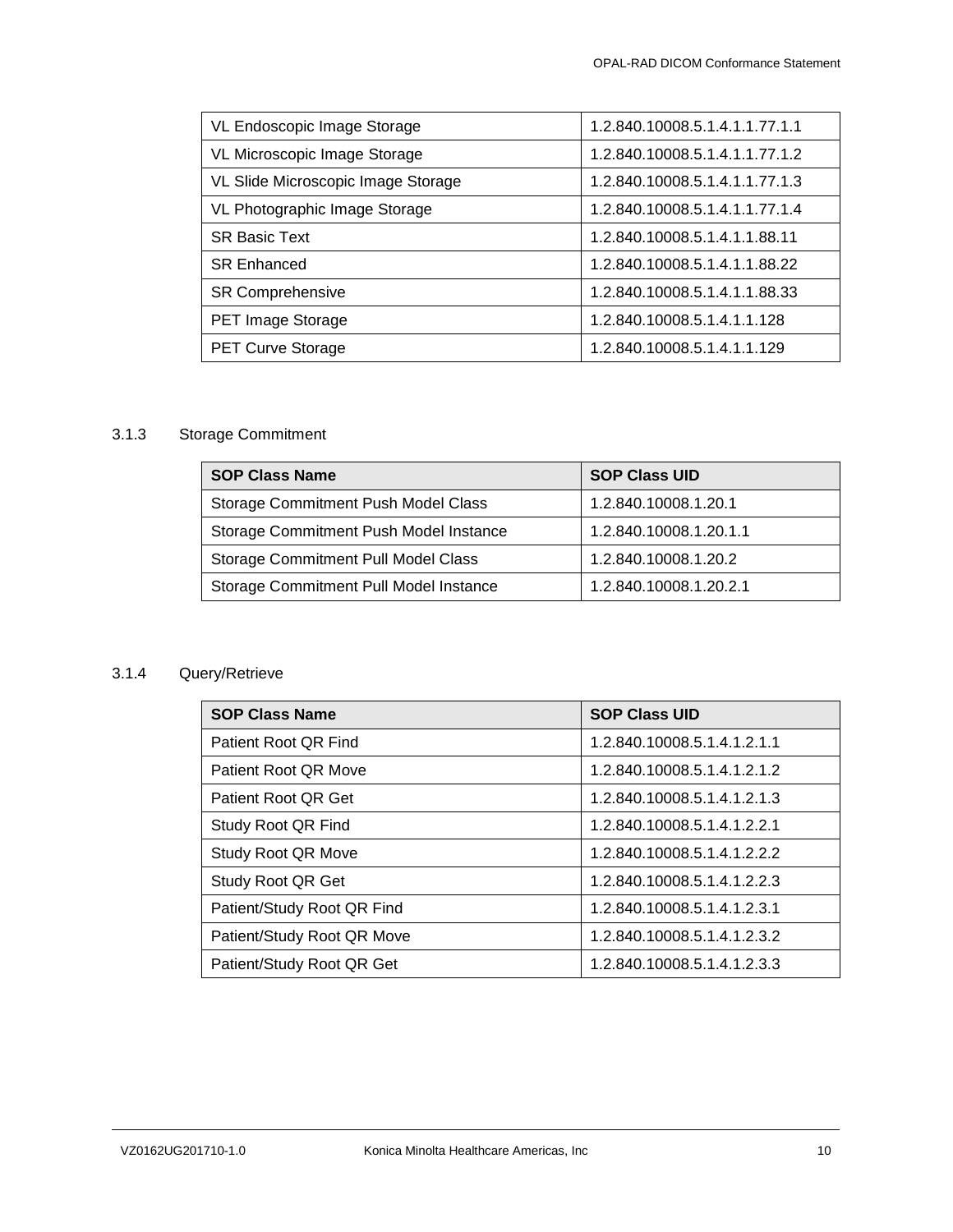# <span id="page-10-0"></span>3.2 Application Entity specifications for OPAL-RAD Acquire

OPAL-RAD Acquire supports the following Application Entities in the SCU role.

# <span id="page-10-1"></span>3.2.1 Verification

| <b>SOP Class Name</b> | <b>SOP Class UID</b> |
|-----------------------|----------------------|
| Verification          | 1.2.840.10008.1.1    |

## <span id="page-10-2"></span>3.2.2 Storage

| <b>SOP Class Name</b> | <b>SOP Class UID</b>      |
|-----------------------|---------------------------|
| SC Image Storage      | 1.2.840.10008.5.1.4.1.1.7 |

# <span id="page-10-3"></span>3.3 Application Entity specifications for OPAL-RAD Film Acquire

OPAL-RAD Film Acquire supports the following Application Entities in the SCU role.

# <span id="page-10-4"></span>3.3.1 Verification

| <b>SOP Class Name</b> | <b>SOP Class UID</b> |
|-----------------------|----------------------|
| Verification          | 1.2.840.10008.1.1    |

# <span id="page-10-5"></span>3.3.2 Storage

| ∣ SOP Class Name | <b>SOP Class UID</b>      |
|------------------|---------------------------|
| SC Image Storage | 1.2.840.10008.5.1.4.1.1.7 |

# <span id="page-10-6"></span>3.4 Application Entity specifications for OPAL-RAD Professional Workstation

OPAL-RAD Professional Workstation supports the following Application Entities in the SCU role.

# <span id="page-10-7"></span>3.4.1 Storage

| <b>SOP Class Name</b> | <b>SOP Class UID</b> |
|-----------------------|----------------------|
| SC Image Storage      | 1.2.840.10008.1.1    |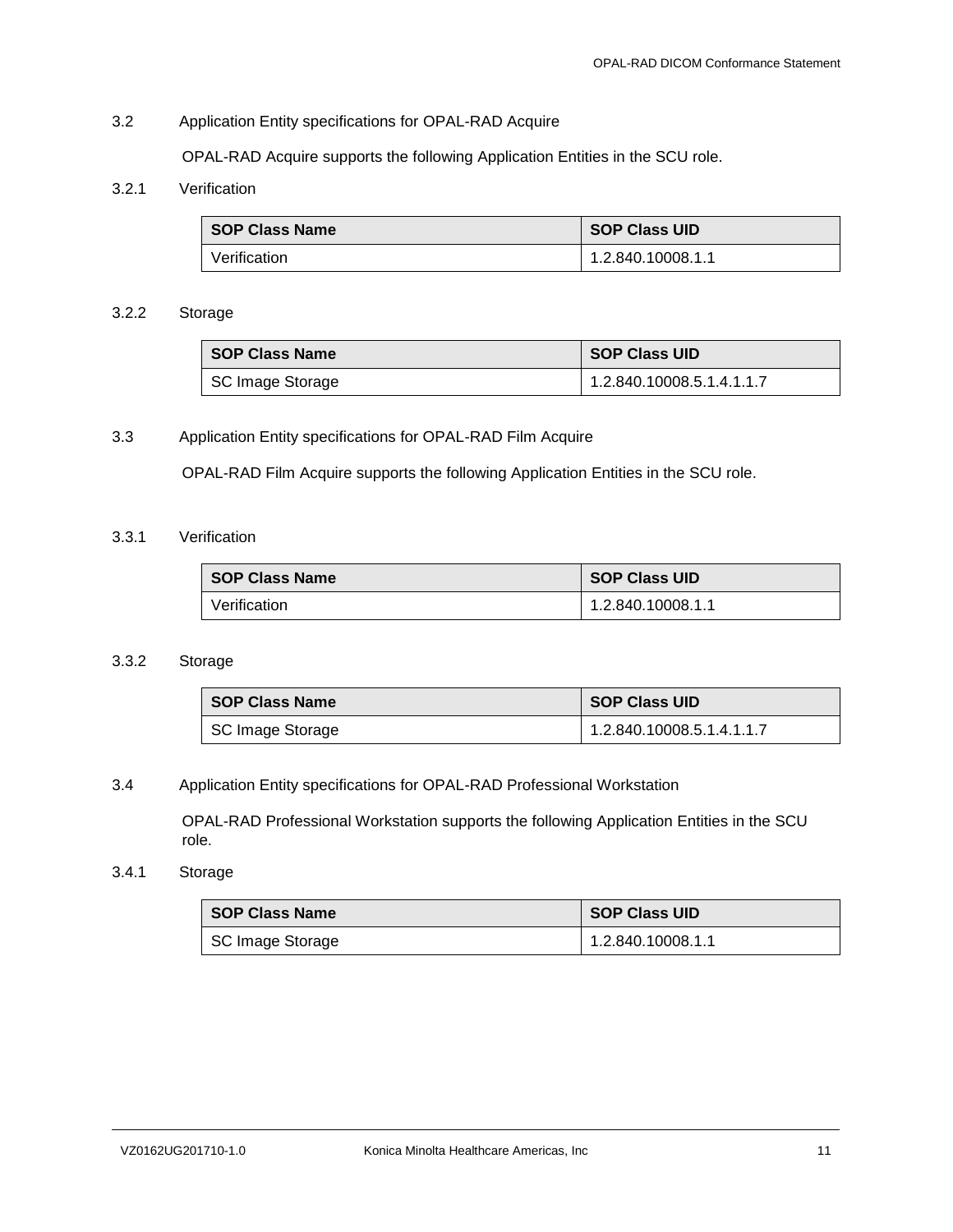# <span id="page-11-0"></span>3.4.2 Query/Retrieve

| <b>SOP Class Name</b>      | <b>SOP Class UID</b>        |
|----------------------------|-----------------------------|
| Patient Root QR Find       | 1.2.840.10008.5.1.4.1.2.1.1 |
| Patient Root QR Move       | 1.2.840.10008.5.1.4.1.2.1.2 |
| Patient Root QR Get        | 1.2.840.10008.5.1.4.1.2.1.3 |
| Study Root QR Find         | 1.2.840.10008.5.1.4.1.2.2.1 |
| Study Root QR Move         | 1.2.840.10008.5.1.4.1.2.2.2 |
| Study Root QR Get          | 1.2.840.10008.5.1.4.1.2.2.3 |
| Patient/Study Root QR Find | 1.2.840.10008.5.1.4.1.2.3.1 |
| Patient/Study Root QR Move | 1.2.840.10008.5.1.4.1.2.3.2 |
| Patient/Study Root QR Get  | 1.2.840.10008.5.1.4.1.2.3.3 |

# <span id="page-11-1"></span>3.4.3 Printing

| <b>SOP Class Name</b>                 | <b>SOP Class UID</b>     |
|---------------------------------------|--------------------------|
| <b>Basic Film Session</b>             | 1.2.840.10008.5.1.1.1    |
| <b>Basic Film Box</b>                 | 1.2.840.10008.5.1.1.2    |
| Basic Gray Image Box                  | 1.2.840.10008.5.1.1.4    |
| <b>Basic Color Image Box</b>          | 1.2.840.10008.5.1.1.4.1  |
| <b>Basic Annotation Box</b>           | 1.2.840.10008.5.1.1.15   |
| Reference Image Box                   | 1.2.840.10008.5.1.1.4.2  |
| Print Job                             | 1.2.840.10008.5.1.1.14   |
| Printer                               | 1.2.840.10008.5.1.1.16   |
| <b>Printer Instance</b>               | 1.2.840.10008.5.1.1.17   |
| <b>VOI LUT Box</b>                    | 1.2.840.10008.5.1.1.22   |
| <b>Presentation LUT</b>               | 1.2.840.10008.5.1.1.23   |
| Image Overlay Box                     | 1.2.840.10008.5.1.1.24   |
| <b>Print Queue Instance</b>           | 1.2.840.10008.5.1.1.25   |
| <b>Print Queue Management</b>         | 1.2.840.10008.5.1.1.26   |
| <b>Stored Print Storage</b>           | 1.2.840.10008.5.1.1.27   |
| Hardcopy Gray Image Storage           | 1.2.840.10008.5.1.1.29   |
| Hardcopy Color Image Storage          | 1.2.840.10008.5.1.1.30   |
| Basic Gray Print Management Meta      | 1.2.840.10008.5.1.1.9    |
| Basic Color Print Management Meta     | 1.2.840.10008.5.1.1.18   |
| Reference Gray Print Management Meta  | 1.2.840.10008.5.1.1.9.1  |
| Reference Color Print Management Meta | 1.2.840.10008.5.1.1.18.1 |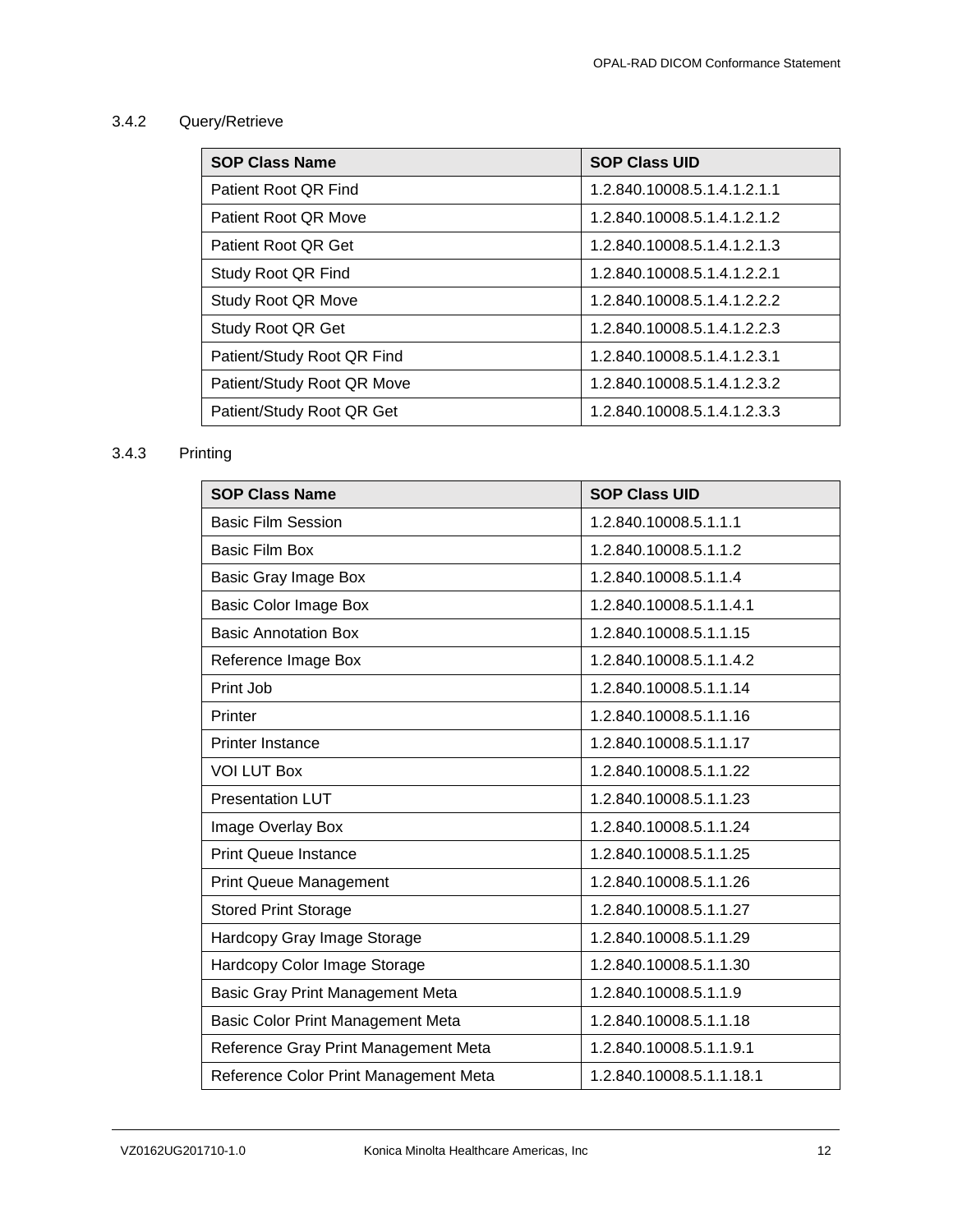# <span id="page-12-0"></span>3.4.4 Media Storage

| <b>SOP Class Name</b>     | <b>SOP Class UID</b> |
|---------------------------|----------------------|
| Media Storage Dir Storage | 1.2.840.10008.1.3.10 |

# <span id="page-12-1"></span>3.5 DICOM Conformance for RIS Gateway Interface

OPAL-RAD DICOM RIS Gateway supports the following Application Entities in the SCU and SCP role. All N-EVENT and SCU/SCP roles are supported for all service classes per the DICOM 2000 standard.

# <span id="page-12-2"></span>3.5.1 Detached Patient Management

| <b>Attribute Name</b>                         | <b>Tag</b>   |
|-----------------------------------------------|--------------|
| Specific Character Set                        | (0008, 0005) |
| <b>Patient Name</b>                           | (0010, 0010) |
| Patient ID                                    | (0010, 0020) |
| <b>Issuer of Patient ID</b>                   | (0010, 0021) |
| <b>Other Patient IDs</b>                      | (0010, 1000) |
| <b>Other Patient Names</b>                    | (0010, 1001) |
| <b>Patient Telephone Numbers</b>              | (0010, 2154) |
| <b>Patient Address</b>                        | (0010, 1040) |
| <b>Patient Birth Date</b>                     | (0010, 0030) |
| <b>Patient Sex</b>                            | (0010, 0040) |
| Patient Weight                                | (0010, 1030) |
| <b>Ethnic Group</b>                           | (0010, 2160) |
| <b>Patient Religious Preference</b>           | (0010, 21F0) |
| Patient Data Confidentiality Constraint Desc. | (0040, 3001) |
| <b>Patient State</b>                          | (0038, 0500) |
| <b>Pregnancy Status</b>                       | (0010, 21C0) |
| <b>Medical Alerts</b>                         | (0010, 2000) |
| <b>Contrast Allergies</b>                     | (0010, 2110) |
| <b>Special Needs</b>                          | (0038, 0050) |
| <b>Referenced Study Sequence</b>              | (0008, 1110) |
| >Referenced SOP Class UID                     | (0008, 1150) |
| >Referenced SOP Instance UID                  | (0008, 1155) |
| <b>Referenced Visit Sequence</b>              | (0008, 1125) |
| >Referenced SOP Class UID                     | (0008, 1150) |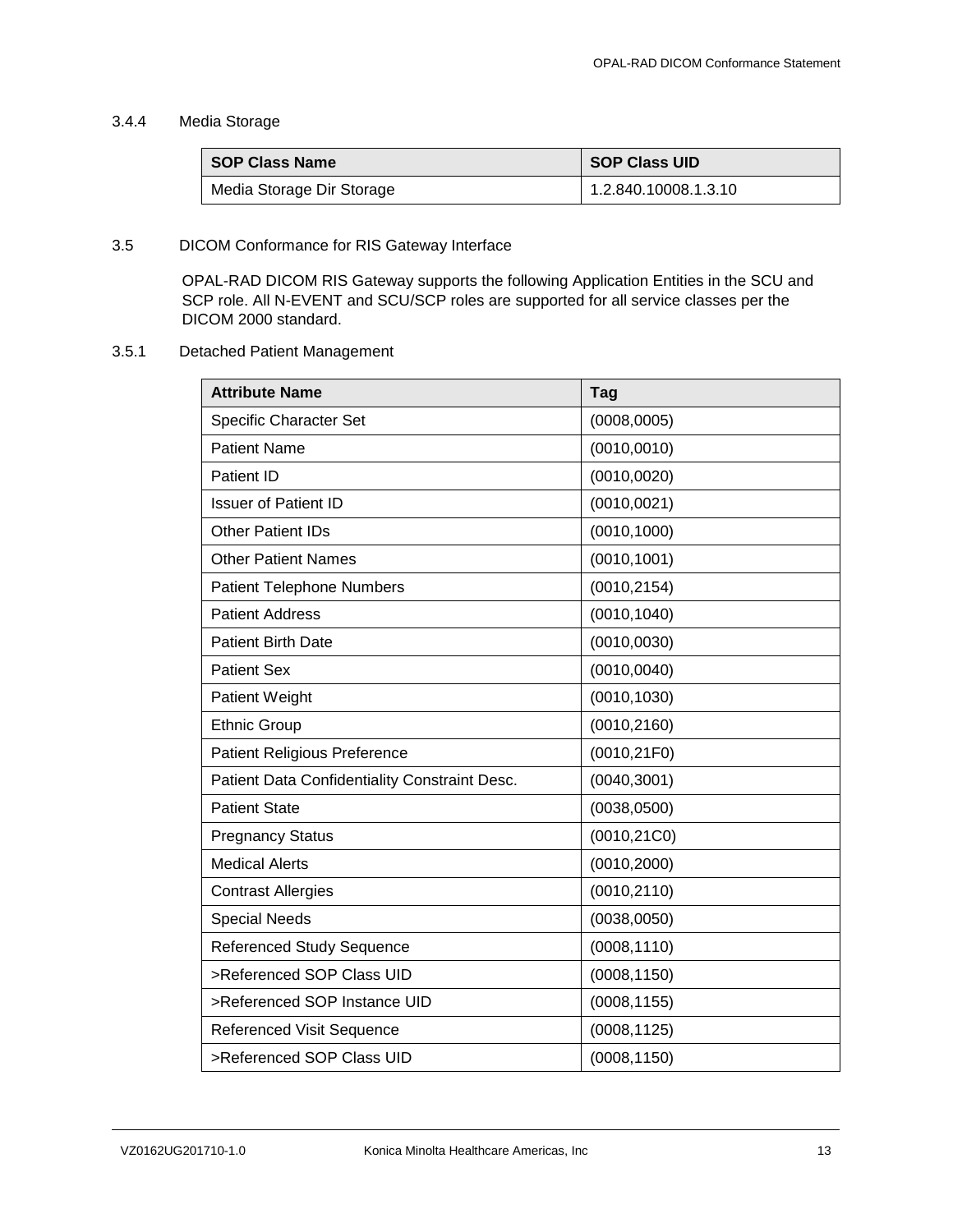| >Referenced SOP Instance UID     | (0008, 1155) |
|----------------------------------|--------------|
| Reference Patient Alias Sequence | (0038,0004)  |
| >Referenced SOP Class UID        | (0008, 1150) |
| >Referenced SOP Instance UID     | (0008, 1155) |

# <span id="page-13-0"></span>3.5.2 Detached Study Management

| <b>Attribute Name</b>                             | <b>Tag</b>   |
|---------------------------------------------------|--------------|
| <b>Specific Character Set</b>                     | (0008, 0005) |
| Study ID                                          | (0020, 0010) |
| Study ID Issuer                                   | (0032,0012)  |
| <b>Accession Number</b>                           | (0008, 0050) |
| Study Instance UID                                | (0020, 000D) |
| <b>Study Status ID</b>                            | (0032,000A)  |
| <b>Study Priority ID</b>                          | (0032,000C)  |
| <b>Scheduled Study Start Date</b>                 | (0032, 1000) |
| <b>Scheduled Study Start Time</b>                 | (0032, 1001) |
| <b>Scheduled Study Stop Date</b>                  | (0032, 1010) |
| <b>Scheduled Study Stop Time</b>                  | (0032, 1011) |
| <b>Scheduled Study Location</b>                   | (0032, 1020) |
| Scheduled Study Location Application Entity Title | (0032, 1021) |
| <b>Requesting Service</b>                         | (0032, 1033) |
| <b>Requesting Physician</b>                       | (0032, 1032) |
| <b>Requested Procedure Description</b>            | (0032, 1060) |
| Requested Procedure Code Sequence                 | (0032, 1064) |
| >Code Value                                       | (0008, 0100) |
| >Code Scheme Designator                           | (0008, 0102) |
| >Code Meaning                                     | (0008, 0104) |
| <b>Study Arrival Date</b>                         | (0032, 1040) |
| <b>Study Arrival Time</b>                         | (0032, 1041) |
| <b>Study Date</b>                                 | (0008, 0020) |
| <b>Study Time</b>                                 | (0008, 0030) |
| <b>Study Completed Date</b>                       | (0032, 1050) |
| <b>Study Completed Time</b>                       | (0032, 1051) |
| <b>Study Verified Date</b>                        | (0032, 0032) |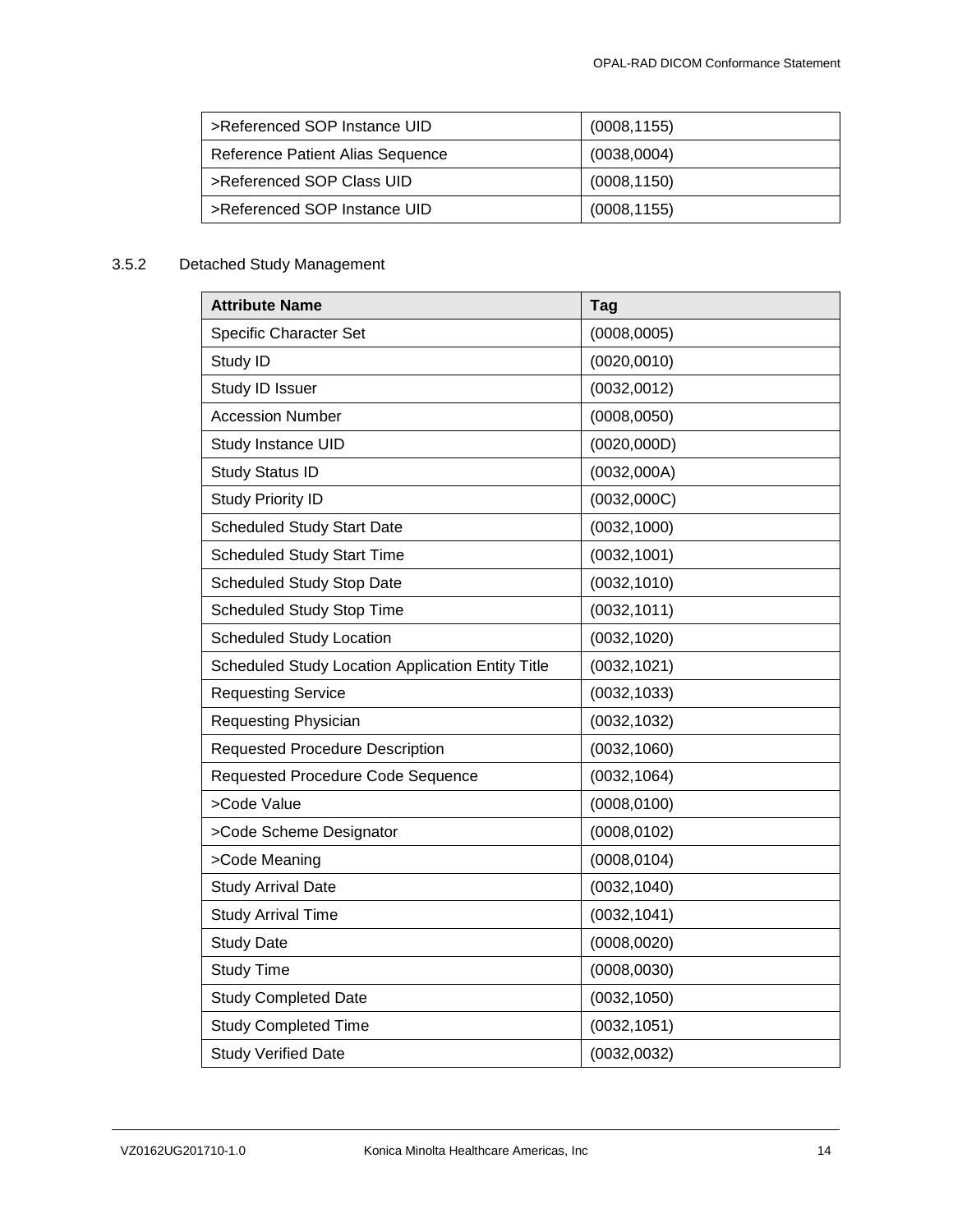| <b>Study Verified Time</b>          | (0032, 0033) |
|-------------------------------------|--------------|
| <b>Study Read Date</b>              | (0032, 0034) |
| <b>Study Read Time</b>              | (0032, 0035) |
| Name of Physician(s) Reading Study  | (0008, 1060) |
| Reason for Study                    | (0032, 1030) |
| <b>Referenced Patient Sequence</b>  | (0008, 1120) |
| >Referenced SOP Class UID           | (0008, 1150) |
| >Referenced SOP Instance UID        | (0008, 1155) |
| Referenced Visit Sequence           | (0008, 1125) |
| >Referenced SOP Class UID           | (0008, 1150) |
| >Referenced SOP Instance UID        | (0008, 1155) |
| <b>Referenced Results Sequence</b>  | (0008, 1100) |
| >Referenced SOP Class UID           | (0008, 1150) |
| >Referenced SOP Instance UID        | (0008, 1155) |
| Referenced Study Component Sequence | (0008, 1111) |
| >Referenced SOP Class UID           | (0008, 1150) |
| >Referenced SOP Instance UID        | (0008, 1155) |

# <span id="page-14-0"></span>3.5.3 Detached Study Component Management

| <b>Attribute Name</b>                    | Tag          |
|------------------------------------------|--------------|
| <b>Specific Character Set</b>            | (0008,0005)  |
| <b>Referenced Study Sequence</b>         | (0008, 1110) |
| >Referenced SOP Class UID                | (0008, 1150) |
| >Referenced SOP Instance UID             | (0008, 1155) |
| <b>Retrieve Application Entity Title</b> | (0008, 0054) |
| Modality                                 | (0008, 0060) |
| <b>Study Description</b>                 | (0008, 1030) |
| <b>Acquisition In Study</b>              | (0020, 1004) |
| <b>Study Status ID</b>                   | (0032,000A)  |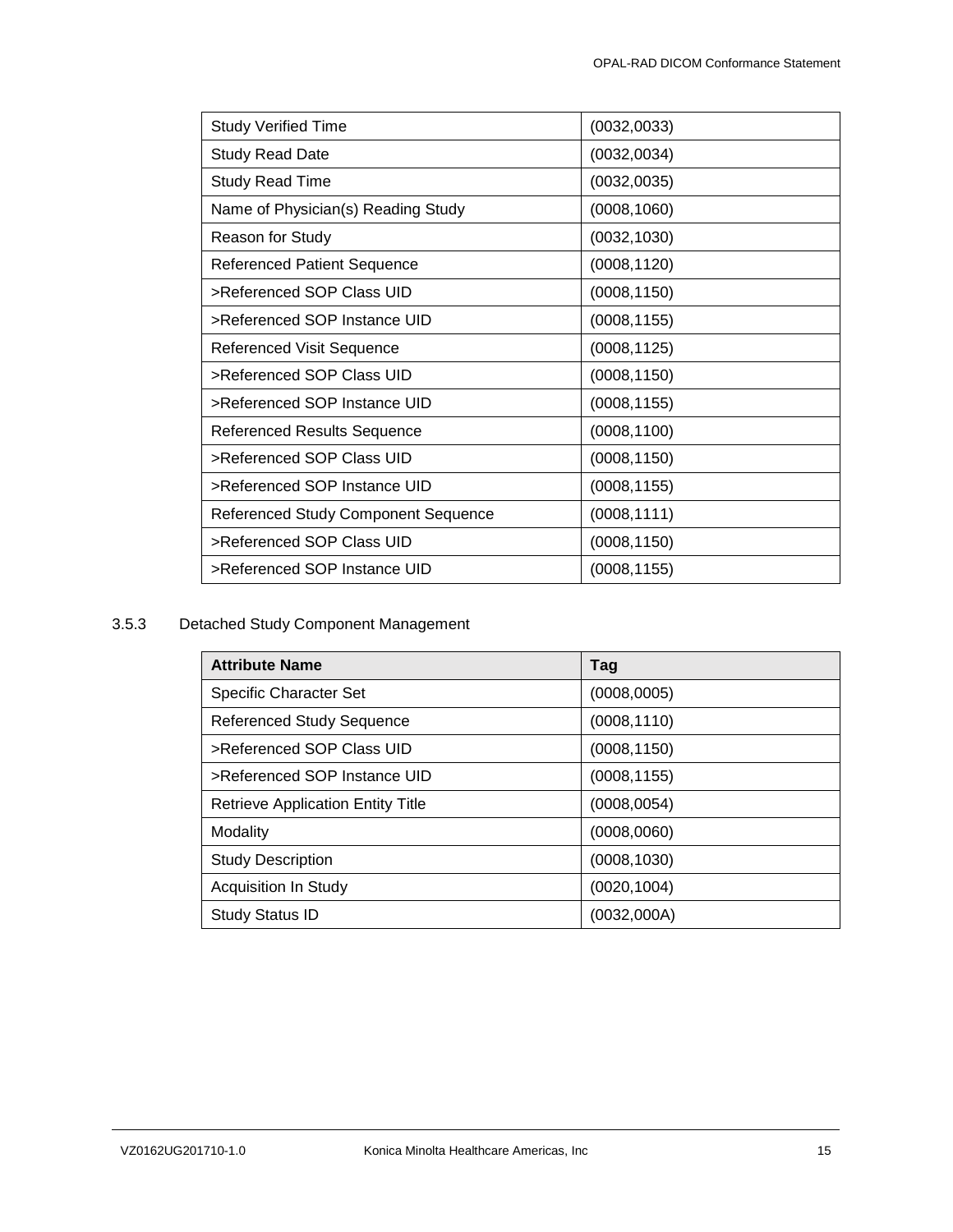# <span id="page-15-0"></span>3.5.4 Detached Results Management

| <b>Attribute Name</b>              | Tag          |
|------------------------------------|--------------|
| <b>Specific Character Set</b>      | (0008,0005)  |
| Results ID                         | (4008,0040)  |
| Results ID Issuer                  | (4008, 0042) |
| Impressions                        | (4008, 0300) |
| <b>Referenced Study Sequence</b>   | (0008, 1110) |
| >Referenced SOP Class UID          | (0008, 1150) |
| >Referenced SOP Instance UID       | (0008, 1155) |
| Referenced Interpretation Sequence | (4008,0005)  |
| >Referenced SOP Class UID          | (0008, 1150) |
| >Referenced SOP Instance UID       | (0008, 1155) |

# <span id="page-15-1"></span>3.5.5 Detached Interpretation Management

| <b>Attribute Name</b>                   | <b>Tag</b>   |
|-----------------------------------------|--------------|
| <b>Specific Character Set</b>           | (0008,0005)  |
| Interpretation ID                       | (4008, 0200) |
| Interpretation ID Issuer                | (4008, 0202) |
| Interpretation Type ID                  | (4008, 0210) |
| <b>Interpretation Status ID</b>         | (4008, 0212) |
| <b>Interpretation Recorded Date</b>     | (4008, 0100) |
| <b>Interpretation Recorded Time</b>     | (4008, 0101) |
| <b>Interpretation Recorder</b>          | (4008, 0102) |
| Interpretation Transcription Date       | (4008, 0108) |
| Interpretation Transcription Time       | (4008, 0109) |
| <b>Interpretation Transcriber</b>       | (4008, 010A) |
| <b>Interpretation Author</b>            | (4008, 010C) |
| <b>Interpretation Text</b>              | (4008, 010B) |
| <b>Referenced Results Sequence</b>      | (0008, 1100) |
| >Referenced SOP Class UID               | (0008, 1150) |
| >Referenced SOP Instance UID            | (0008, 1155) |
| <b>Interpretation Approver Sequence</b> | (4008, 0111) |
| >Interpretation Approval Date           | (4008, 0112) |
| >Interpretation Approval Time           | (4008, 0113) |
| >Physicians Approving Interpretation    | (4008, 0114) |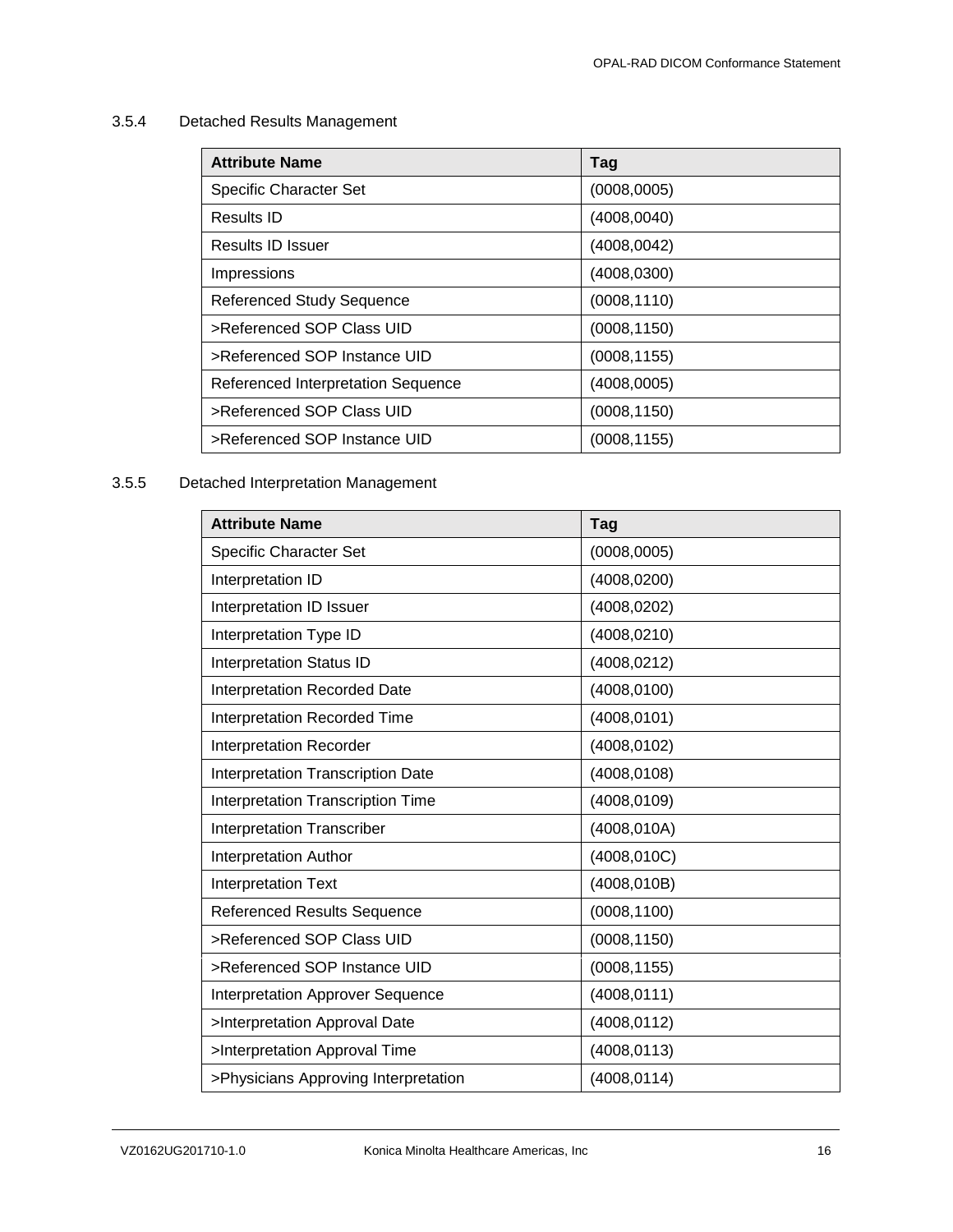# <span id="page-16-0"></span>3.5.6 Structured Reporting

# 3.5.6.1 SR Document Series Module Attributes

| <b>Attribute Name</b>             | Tag          |
|-----------------------------------|--------------|
| Modality                          | (0008, 0060) |
| Series Instance UID               | (0020,000E)  |
| Series Number                     | (0020, 0011) |
| <b>Referenced Study Component</b> | (0008, 1111) |
| >Referenced SOP Class UID         | (0008, 1150) |
| >Referenced SOP Instance UID      | (0008, 1155) |

# 3.5.6.2 SR Document General Module Attributes

| <b>Attribute Name</b>                            | <b>Tag</b>   |
|--------------------------------------------------|--------------|
| <b>Instance Number</b>                           | (0020, 0013) |
| <b>Completion Flag</b>                           | (0040, A491) |
| <b>Completion Flag Description</b>               | (0040, A492) |
| <b>Verification Flag</b>                         | (0040, A493) |
| <b>Content Date</b>                              | (0008, 0023) |
| <b>Content Time</b>                              | (0008, 0033) |
| Verifying Observer Sequence                      | (0040, A073) |
| >Verifying Observer Name                         | (0040, A075) |
| >Verifying Observer Identification Code Sequence | (0040, A088) |
| >Verifying Organization                          | (0040, A027) |
| >Verification Date Time                          | (0040, A030) |
| <b>Predecessor Documents Sequence</b>            | (0040, A360) |
| <b>Identical Documents Sequence</b>              | (0040, A525) |
| <b>Referenced Request Sequence</b>               | (0040, A370) |
| >Study Instance UID                              | (0020, 000D) |
| >Referenced Study Sequence                       | (0008, 1110) |
| >>Referenced SOP Class UID                       | (0008, 1150) |
| >>Referenced SOP Instance UID                    | (0008, 1155) |
| >Accession Number                                | (0008, 0050) |
| >Place Order Number/Imaging Service Request      | (0040, 2016) |
| >Filler Order Number/Imaging Service Request     | (0040, 2017) |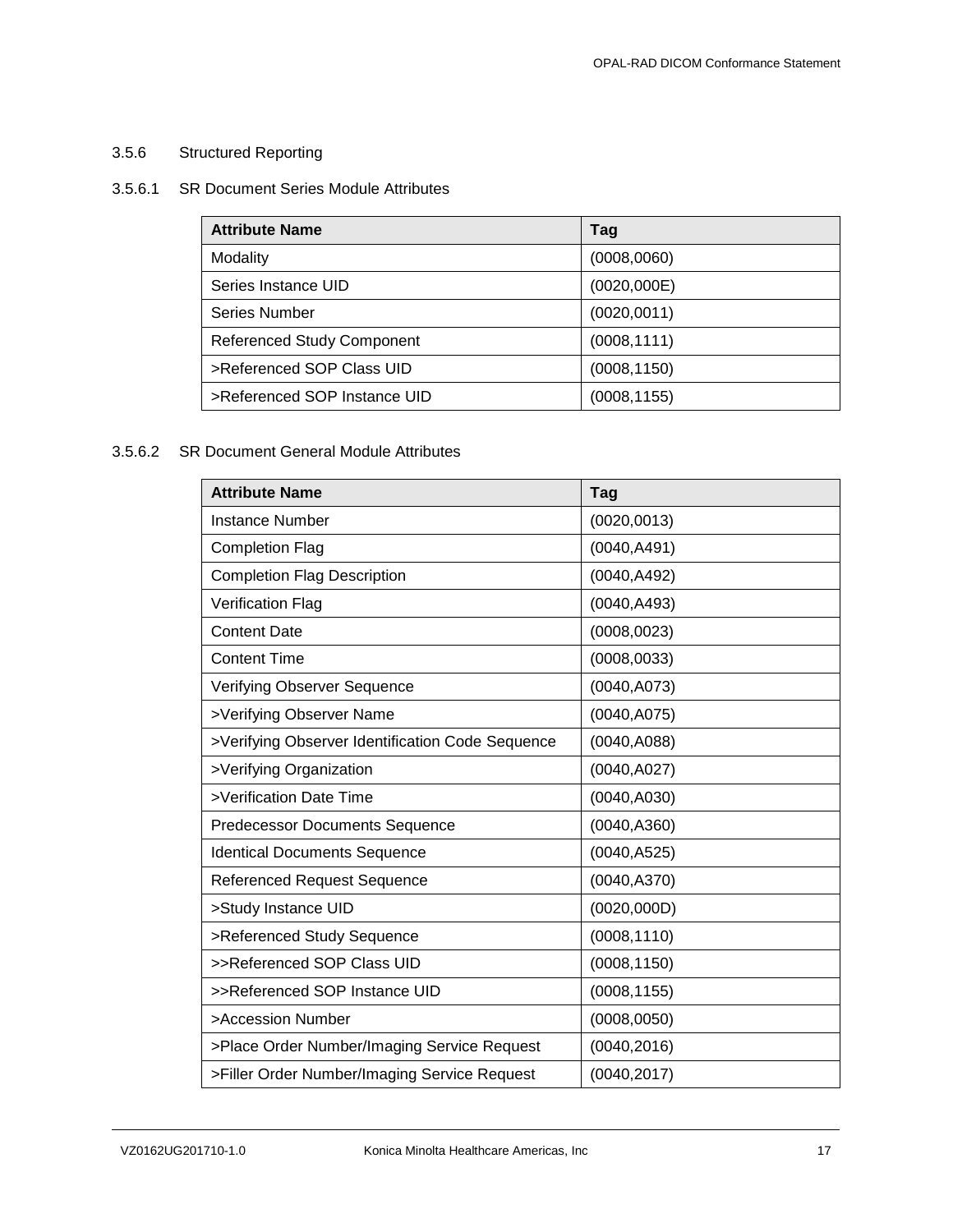| >Requested Procedure ID                              | (0040, 1001) |
|------------------------------------------------------|--------------|
| >Requested Procedure Description                     | (0032, 1060) |
| >Requested Procedure Code Sequence                   | (0032, 1064) |
| Performed Procedure Code Sequence                    | (0040, A372) |
| <b>Current Requested Procedure Evidence Sequence</b> | (0040, A375) |
| Pertinent Other Evidence Sequence                    | (0040, A385) |

# <span id="page-17-0"></span>4.0 ASSOCIATION ESTABLISHMENT POLICIES

# <span id="page-17-1"></span>4.1 General

There is no limit on maximum PDU size. It is usually limited by the available system memory. The default value is 16 K (16,384 byte).

#### <span id="page-17-2"></span>4.2 Number of Associations

There is no inherent limitation in the number of Associations accepted by OPAL- RAD Server, Professional Workstation, Acquire and Film Acquire. System resources usually limit it. Server, Professional Workstation, Acquire and Film Acquire initiate only one Association at a time.

# <span id="page-17-3"></span>4.3 Asynchronous Nature

Asynchronous operations are not supported. A request for asynchronous transfer is rejected.

## <span id="page-17-4"></span>4.4 Implementation Identifying Information

The Implementation Class UID is "1.2.840.114062" and Implementation Version Name is "OPAL-RAD v4".

# <span id="page-17-5"></span>4.5 Association Initiation/Acceptance Policy

Both OPAL-RAD Acquire and professional Workstation initiate a new association only with operator interaction. For instance, the operator may send a study to a film printer from a Workstation. The SCP does not initiate a new association. It only processes the association from a remote node, optionally alerting the operator about the activity. It places no limitations on who may connect to it for verification purposes. The remote AE must exist and be configured properly in the Server's database to perform query and retrieve operations with OPAL-RAD.

<span id="page-17-6"></span>4.6 Associated Real World Activity

All real world activity for initiating an association is conducted through the SCU applications, Professional Workstation, Acquire and Film Acquire. Real World Activities are described in section 2.3.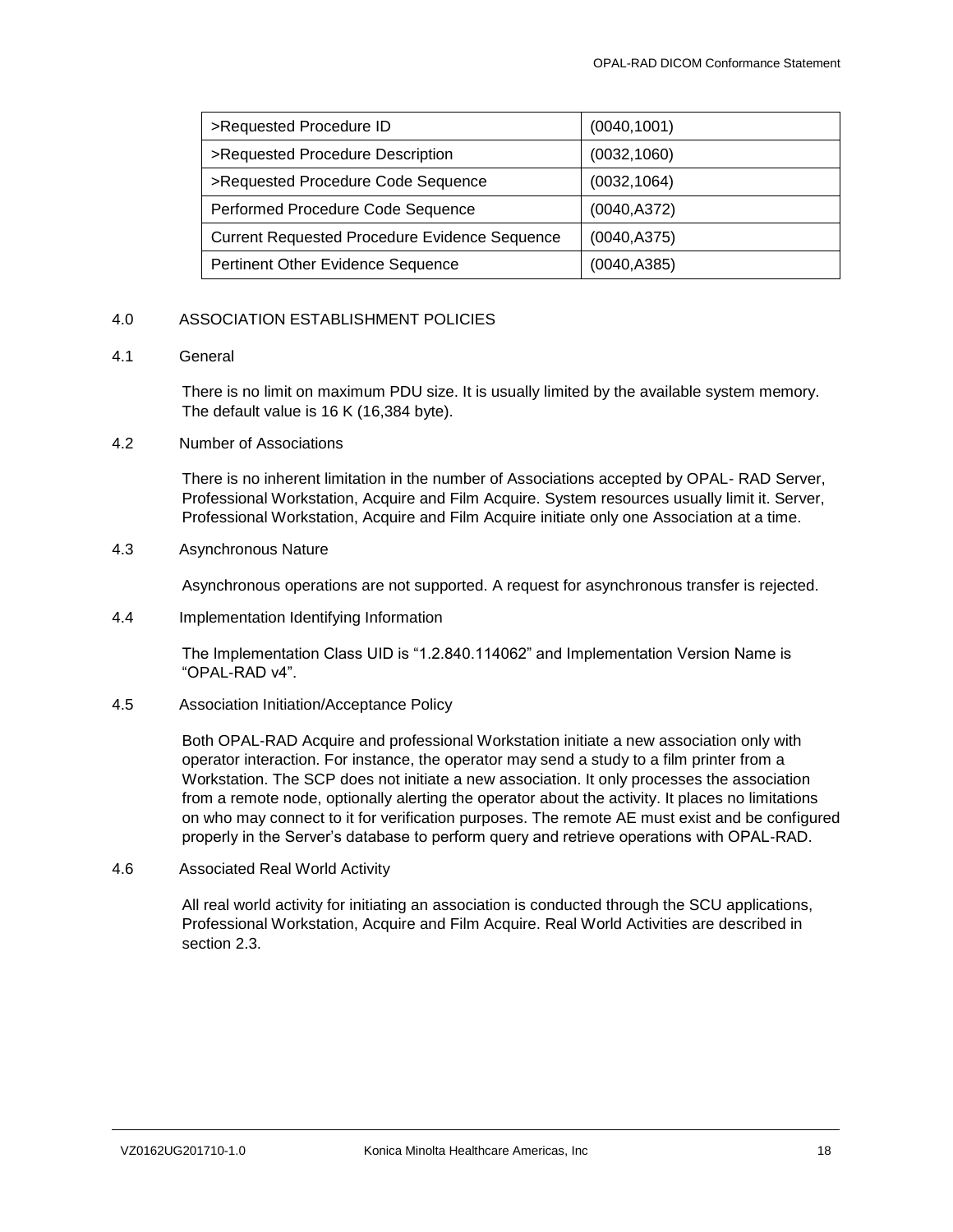## <span id="page-18-0"></span>4.7 Proposed Presentation Context Table

OPAL-RAD accepts the following transfer syntaxes.

| <b>Name List</b>                 | <b>UID List</b>        |
|----------------------------------|------------------------|
| <b>JPEG Baseline</b>             | 1.2.840.10008.1.2.4.50 |
| <b>JPEG Extended</b>             | 1.2.840.10008.1.2.4.51 |
| <b>JPEG Lossless No Pred</b>     | 1.2.840.10008.1.2.4.57 |
| <b>JPEG Lossless</b>             | 1.2.840.10008.1.2.4.70 |
| <b>RLE Lossless</b>              | 1.2.840.10008.1.2.5    |
| Implicit VR Little Endian        | 1.2.840.10008.1.2      |
| <b>Explicit VR Little Endian</b> | 1.2.840.10008.1.2.1    |
| Explicit VR Big Endian           | 1.2.840.10008.1.2.2    |

If a remote client proposes multiple transfer syntaxes to OPAL-RAD Server, then preference is given to the transfer syntax that matches the host machine's architecture. The maximum number of Transfer Syntaxes presented in an Association is 64.

## <span id="page-18-1"></span>5.0 COMMUNICATION PROFILES

# <span id="page-18-2"></span>5.1 Supported Communication Stacks

OPAL-RAD supports TCP/IP Communication.

<span id="page-18-3"></span>5.1.1 OSI Stack

OSI stack is not supported.

<span id="page-18-4"></span>5.1.2 TCP/IP Stack

TCP/IP stack is inherited from the operating system, and is supported by OPAL-RAD.

<span id="page-18-5"></span>5.1.3 Point to Point Stack

Point to Point stack is not supported.

<span id="page-18-6"></span>6.0 EXTENSIONS/SPECIALIZATIONS/PRIVATIZATIONS

None.

# <span id="page-18-7"></span>7.0 CONFIGURATION

All configurable parameters are set through OPAL-RAD Server at runtime. The configuration is password protected at Administrator level.